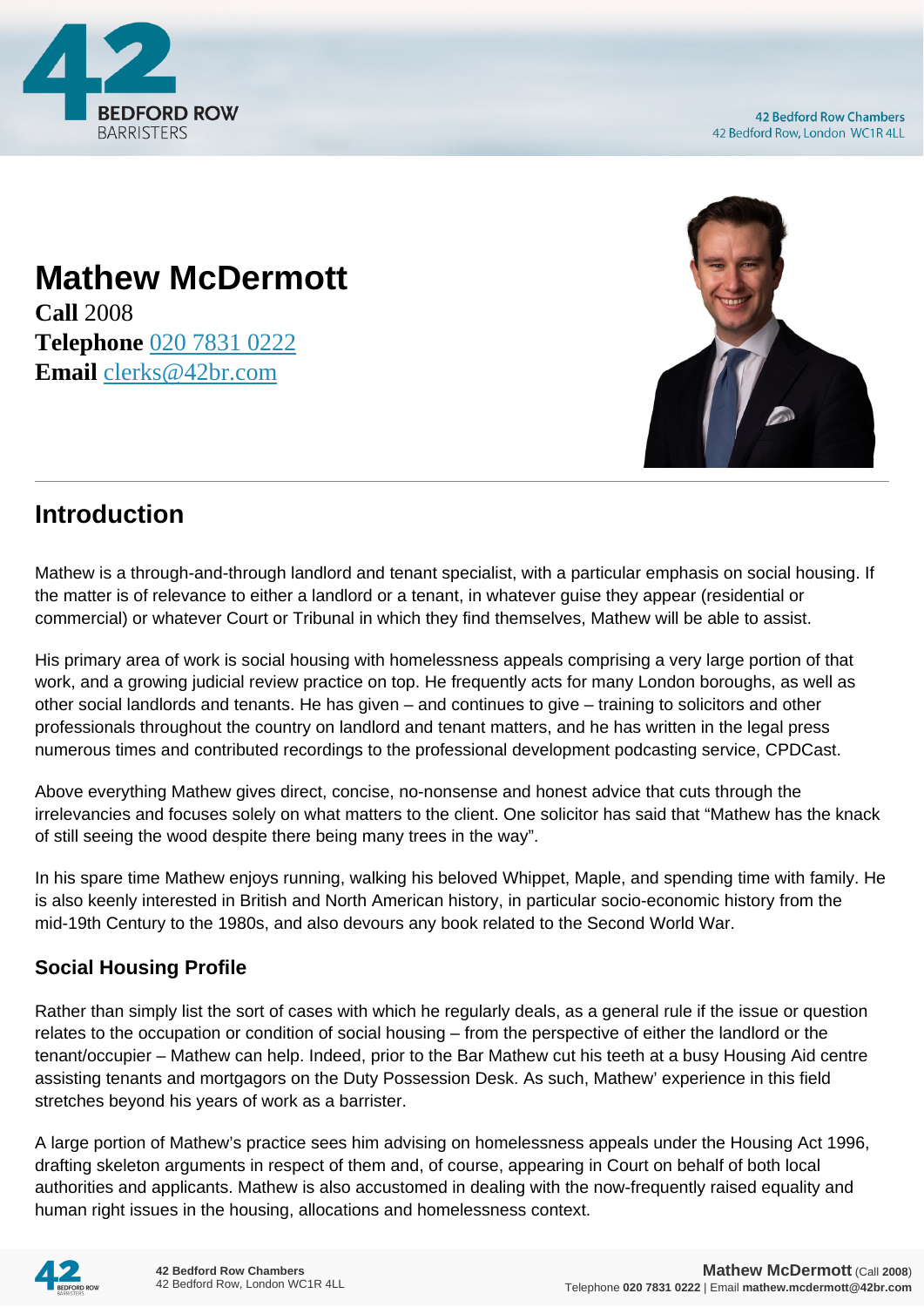

Mathew has written a number of articles for the New Law Journal, Lexis Nexis PSL and Adviser (published by the Citizens Advice Bureau) and has recorded a number of podcasts on behalf of CPDCast. He also instigated and edits 42 Bedford Row's successful and widely-distributed Housing Law Bulletins, which are often published by the Local Government Lawyer.

#### **Landlord and Tenant Profile**

Mathew's experience of landlord and tenant matters reaches well-beyond the social housing sector, whether that landlord or tenant is a residential or a commercial one. He is very experienced in long leasehold matters and regularly appears in the First-Tier Tribunal (Property Chamber) and has appeared in the Upper Tribunal (Lands Chamber). In this respect he is regularly instructed on issues ranging from lease extension, enfranchisement, Right to Manage and the payability and reasonableness of service charges. He also has a burgeoning TOLATA practice and has recently appeared in a number of multi-day trials.

He is particularly interested in the ever-changing context in which private residential landlords find themselves in respect of both managing and obtaining possession of premises (tenancy deposits, retaliatory eviction, HMOs, etc)

Mathew is also frequently instructed in forfeiture proceedings, whether they stem from breaches of residential or commercial leases, regardless of the nature of the breach. He has considerable experience advising on discreet points in this respect concerning entitlement to forfeit and waiver of the same. His commercial practice has additionally seen him undertake advisory and court work in respect of contested business lease renewals under the Landlord and Tenant Act 1954.

Mathew's direct and realistic advice is particularly valuable in the commercial context, and he prides himself in this respect on his ability and willingness to assist his solicitors or clients with the progression of the case generally.

# **Housing**

Mathew is a highly experienced and specialist social housing barrister.

Not only is this an area in which he now specialises, but he also worked for a specialist housing law firm prior to becoming a barrister. He cut his teeth with this busy firm, including working on a very busy court duty scheme. He is therefore experienced in any social housing matter:

- Obtaining possession (on any ground),
- Occupation
- Anti-social behaviour (including injunctions and committals),
- Homelessness.
- Sub-letting,
- Assignment.
- Disrepair and housing-related health matters,

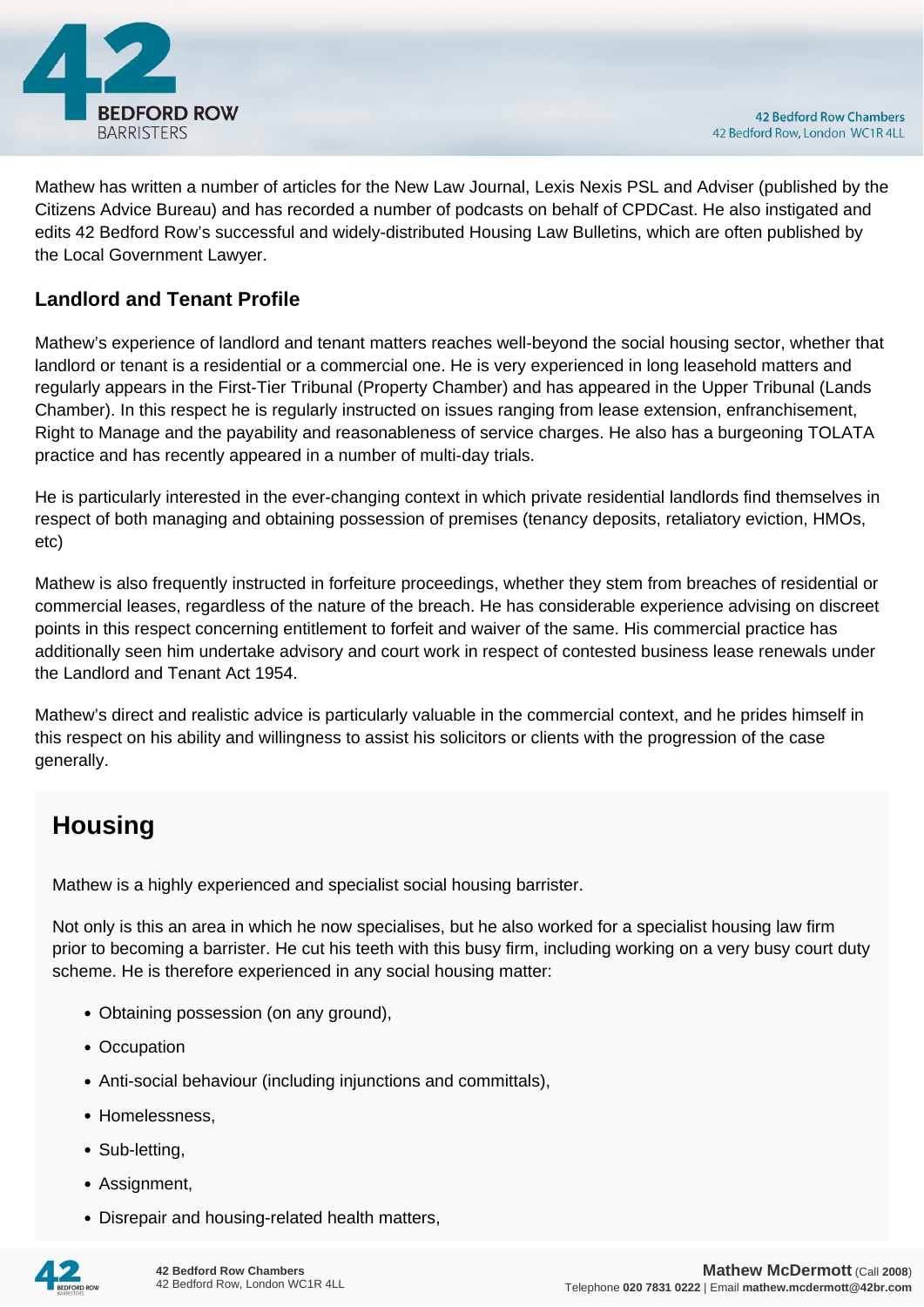

- Unlawful eviction and harassment,
- Trespass,
- Discrimination and equality issues and human rights.

His work sees him regularly conducting trials (multi- and fast-track) as well as seeking emergency injunctive relief and committal applications, conducting case management hearings and interim hearings. He is available to draft statements of case and advise on any housing matter whatsoever. Mathew appreciates that in this area of law, more than most, quickly turning around paperwork is essential as is direct, practical advice.

Mathew has, over the years, represented the broad spectrum of housing clients: from large local authorities and housing associations through to tenants and other occupiers. This breadth provides a unique perspective and allows Mathew to cut immediately to the real issue in the case.

He prides himself in offering effective, practical and direct advice.

### **Reported Cases**

- R (on the Application of Osman) v the London Borough of Harrow [2017] EWHC 274 (Admin). Mathew successfully represented the Defendant local authority in opposing this judicial review of its housing allocations scheme. The case concerned Article 14 of the European Convention on Human Rights and a challenge against the authority's decision to treat more favourably its current overcrowded tenants seeking larger accommodation than those seeking accommodation living in the private rented sector. The High Court confirmed that it was justifiable to treat the two groups differently. Judgment can be found here.
- Anwar v Waltham Forest LBC [2018] EWHC 294 (Admin). Mathew successfully represented the Respondent authority in this High Court appeal against a decision of the Valuation Tribunal, finding that the Appellant was liable for council tax. The Appellant argued that the authority had changed locks on the Appellant's property, which was let out by the Appellant to a number of tenants with a HMO in place, and so she ought not be responsible for the council tax as she herself could not access the property. The High Court rejected this and the appeal was dismissed.
- Francia Properties Limited v St James House Freehold Limited [2018] UKUT 79 (LC). Mathew represented the company formed by the leaseholders to purchase the freehold, both at first instance and on this appeal (where the Upper Tribunal heard the matter afresh). The dispute concerned the chances of a purchaser obtaining, and the value arising therefrom, planning permission in respect of the top of the block in question, along with what (if anything) could then be built. The freeholder argued for a total premium in excess of £2m. The case concerned the "reasonably prudent purchaser" and what that person would have paid for the premium as at the Determination Date, considering planning permission may have been a prospect but not a guarantee. The Appellant freeholder has sought permission to appeal the Upper Tribunal's decision.

## **Publications**

["Home help?"](https://medium.com/adviser/home-help-42c38d08ef99) (the Homelessness Reduction Act 2017), Adviser, March 2018.